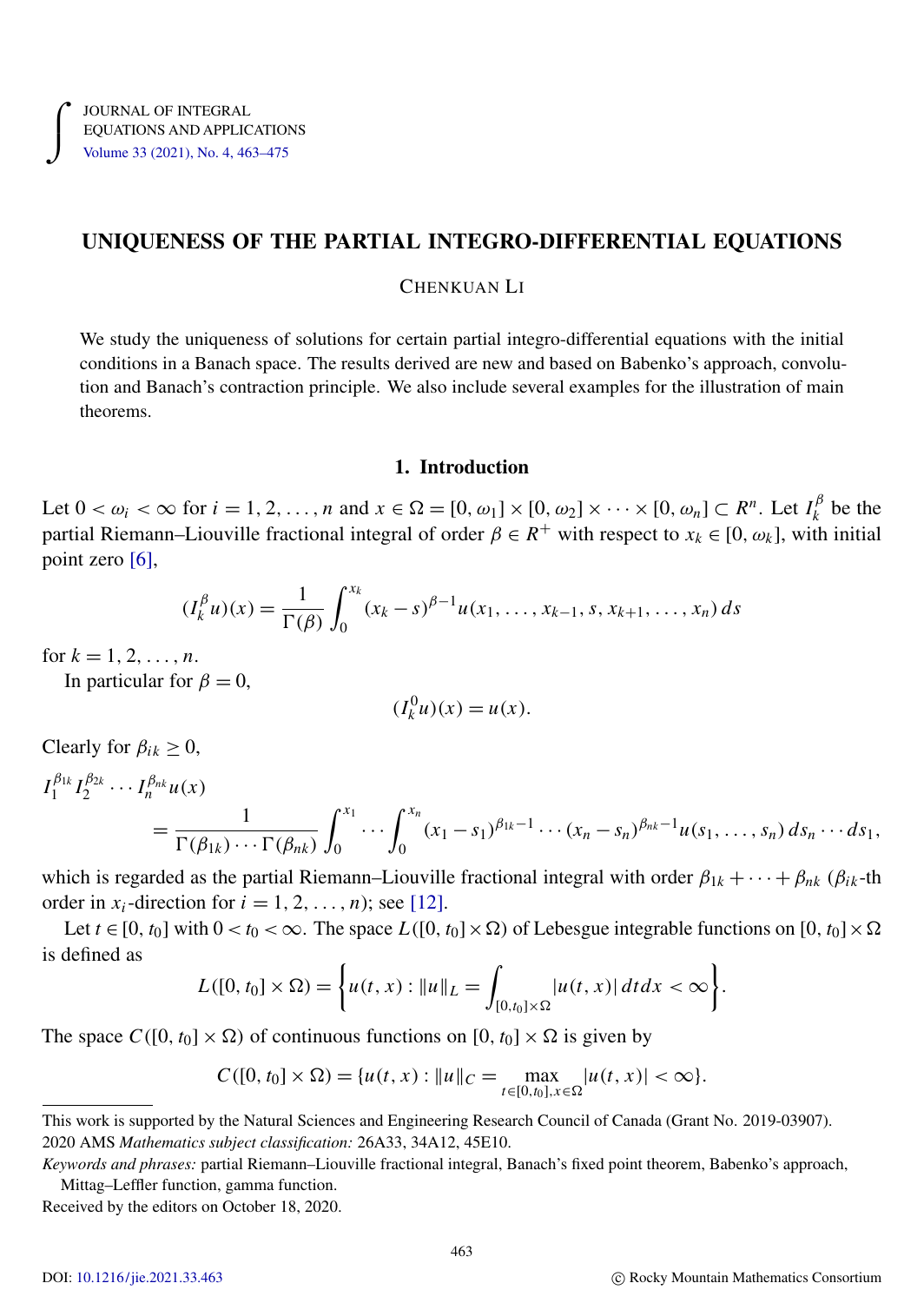Clearly,

$$
C([0, t_0] \times \Omega) \subset L([0, t_0] \times \Omega).
$$

We further define the space  $S_m([0, t_0] \times \Omega)$ , for  $m \in N = \{1, 2, \ldots\}$ , of those functions on  $[0, t_0] \times \Omega$ with up to *m*-th order continuous partial derivatives with respect to *t* by

$$
S_m([0, t_0] \times \Omega) = \left\{ u(t, x) : \frac{\partial^m}{\partial t^m} u(t, x) \in C([0, t_0] \times \Omega) \text{ and } ||u||_m < \infty \right\},\
$$

where

$$
\|u\|_{m} = \max\bigg\{\|u(t,x)\|_{C}, \left\|\frac{\partial}{\partial t}u(t,x)\right\|_{C}, \ldots, \left\|\frac{\partial^{m}}{\partial t^{m}}u(t,x)\right\|_{C}\bigg\}.
$$

Obviously,

<span id="page-1-1"></span>
$$
S_m([0, t_0] \times \Omega) \subset C([0, t_0] \times \Omega) \subset L([0, t_0] \times \Omega).
$$

Furthermore,  $S_m([0, t_0] \times \Omega)$  is a Banach space using Theorem 7.17 in [\[15\]](#page-12-2) stated as:

**Theorem.** *If*  $\{u_n\}$  *is a sequence of differentiable functions on* [*a*, *b*] *such that*  $\lim_{n\to\infty} u_n(x_0)$  *exists* (*and is finite*) *for some*  $x_0 \in [a, b]$  *and the sequence*  $\{u'_n\}$  *converges uniformly on*  $[a, b]$ , *then*  $u_n$  *converges uniformly to a function u on* [*a*, *b*], *and*  $u'(x) = \lim_{n \to \infty} u'_n(x)$  *for*  $x \in [a, b]$ *.* 

Let  $\lambda_k(x)$  be continuous on  $\Omega$  for  $k = 1, 2, ..., l$ . In this paper, we shall consider the partial integrodifferential equation in the space  $S_m([0, t_0] \times \Omega)$  with a given function  $g(t, x)$ 

(1) 
$$
\frac{\partial^m}{\partial t^m}u(t,x)-\sum_{k=1}^l\lambda_k(x)I_1^{\beta_{1k}}\cdots I_n^{\beta_{nk}}u(t,x)=g(t,x)\in C([0,t_0]\times\Omega),
$$

<span id="page-1-0"></span>with the initial conditions

(2) 
$$
u(0, x) = 0, \dots, \frac{\partial^{m-1}}{\partial t^{m-1}} u(0, x) = 0.
$$

by Babenko's approach [\[2\]](#page-12-3), which treats integral operators like variables in solving differential and integral equations. The method itself is close to the Laplace transform method in the ordinary sense, but it can be used in more cases [\[13;](#page-12-4) [14\]](#page-12-5), such as dealing with integral or fractional differential equations with distributions whose Laplace transforms do not exist in the classical sense. Clearly, it is always necessary to show convergence of the series obtained as solutions. Recently, Li studied the generalized Abel's integral equations of the second kind with variable coefficients by Babenko's technique [\[8;](#page-12-6) [11\]](#page-12-7).

<span id="page-1-2"></span>In addition, we study uniqueness of solutions for the partial integro-differential equation by Banach's contraction principle with condition [\(2\)](#page-1-0)

(3) 
$$
\frac{\partial^m}{\partial t^m}u(t,x)-\sum_{k=1}^l\lambda_k(x)I_1^{\beta_{1k}}\cdots I_n^{\beta_{nk}}u(t,x)=f\bigg(t,x,u(t,x),\ldots,\frac{\partial^{m-1}}{\partial t^{m-1}}u(t,x)\bigg),
$$

where  $f(t, x, y_0, \ldots, y_{m-1})$  is continuous on  $[0, t_0] \times \Omega \times R^m$  with a Lipchitz condition.

To the best of the author's knowledge, [\(1\)](#page-1-1) and [\(3\)](#page-1-2) are new in current studies. There are many research works on fractional differential and integral equations involving Riemann–Liouville or Caputo operators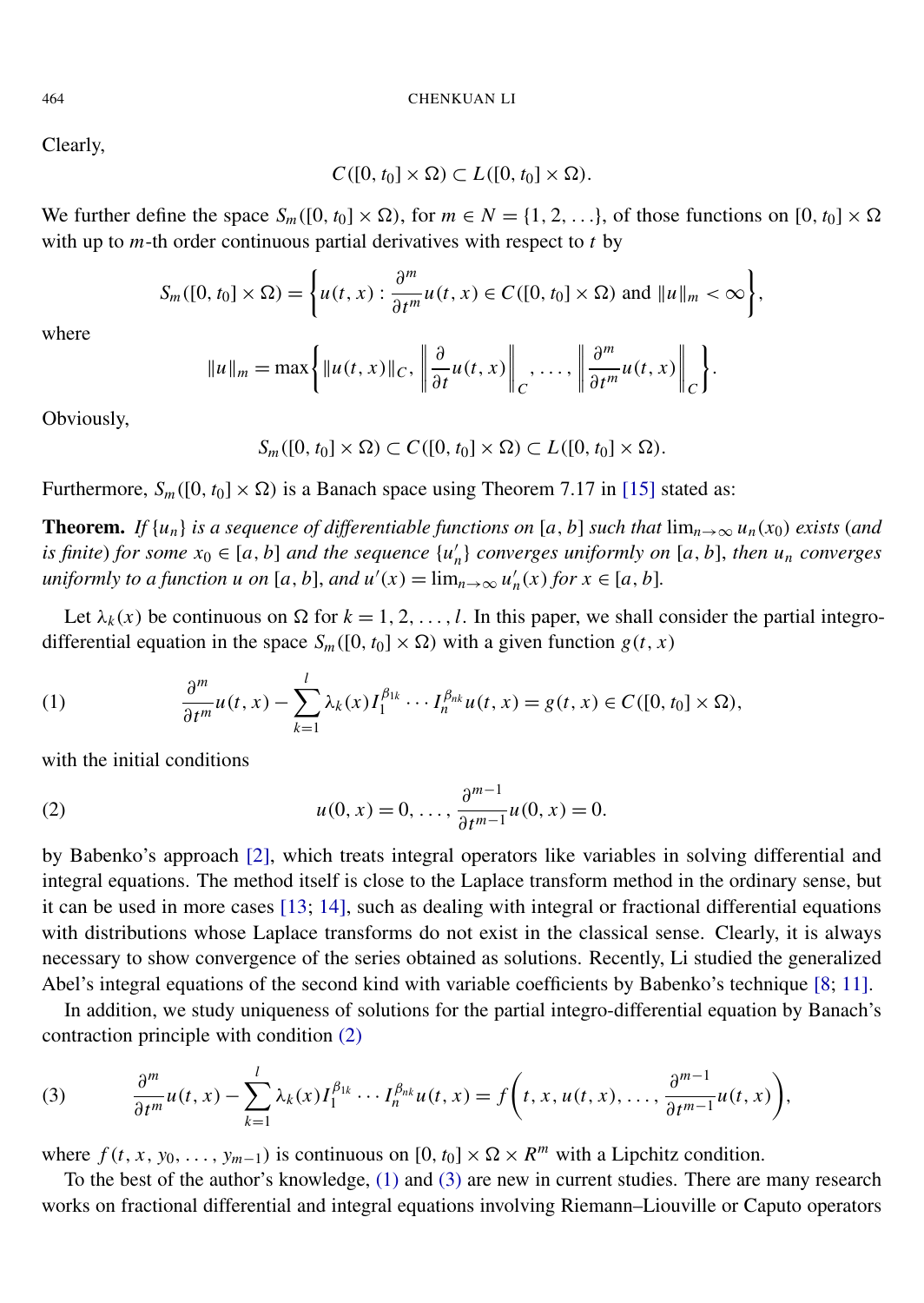with boundary value problems or initial conditions. For example, Bai et al. [\[3\]](#page-12-8) considered the existence and uniqueness for the following fractional differential equation with the initial conditions

$$
D_{0+}^{q}u(t) = f(t, u(t), D_{0+}^{q-1}u(t)), \quad t \in (0, T)
$$
  
 
$$
u(0) = 0, \quad D_{0+}^{q-1}u(0) = u_0,
$$

where  $f \in C([0, T] \times R^2)$  and  $D_0^q$  $_{0+}^{q}$ u(*t*) is the standard Riemann–Liouville fractional derivative with  $1 < q < 2$ , based on fixed point theorems, and lower and upper solution method.

In [\[4\]](#page-12-9), Eshaghi Gordji et al. proved the existence and uniqueness of the solutions of the following nonhomogeneous nonlinear Volterra integral equation:

$$
u(x) = f(x) + \phi \bigg( \int_a^x F(x, t, u(t)) dt \bigg), \quad u \in X = C([a, b], R^n)
$$

where  $x, t \in [a, b]$  with  $-\infty < a < \infty$ ,  $f : [a, b] \to R^n$  is a mapping, F is a continuous function on  $[a, b] \times [a, x) \times X$ , and  $\phi: X \to X$  is a bounded linear transformation.

Let  $X_\mu[a, b]$  be the space of those Lebesgue measurable functions *u* on [*a*, *b*] for which  $x^{\mu-1}u(x)$  is absolutely integrable:

$$
X_{\mu}[a, b] = \left\{ u : [a, b] \to C \text{ and } ||u||_{X_{\mu}} = \int_{a}^{b} x^{\mu-1} |u(x)| dx < \infty \right\}.
$$

Then it is a Banach space. In addition, the fractional version of the Hadamard-type integral and derivative are defined by

$$
(\mathcal{J}_{a+,\mu}^{\alpha}u)(x) = \frac{1}{\Gamma(\alpha)} \int_{a}^{x} \left(\frac{t}{x}\right)^{\mu} \left(\log \frac{x}{t}\right)^{\alpha-1} u(t) \frac{dt}{t} \quad \alpha > 0, x \in [a, b],
$$
  

$$
(\mathcal{D}_{a}^{\alpha} - u)(x) = x^{-\mu} \delta^{n} x^{\mu} (\delta^{n-\alpha} u)(x) \quad \delta = x \frac{d}{dx}
$$

and

$$
(\mathcal{D}_{a+, \mu}^{\alpha} u)(x) = x^{-\mu} \delta^n x^{\mu} (\mathcal{J}_{a+, \mu}^{n-\alpha} u)(x), \quad \delta = x \frac{d}{dx},
$$

where  $n = [\alpha] + 1$  and  $[\alpha]$  being integral part of  $\alpha$ . Very recently, Li [\[10\]](#page-12-10) obtained uniqueness of solutions for the nonlinear coupled system of integral equations given below:

$$
a_n(\mathcal{J}_{a+, \mu}^{\alpha_n}u)(x) + \cdots + a_1(\mathcal{J}_{a+, \mu}^{\alpha_1}u)(x) + u(x) = g_1(x, u(x), v(x)),
$$
  

$$
b_n(\mathcal{J}_{a+, \mu}^{\beta_n}v)(x) + \cdots + b_1(\mathcal{J}_{a+, \mu}^{\beta_1}v)(x) + v(x) = g_2(x, u(x), v(x)),
$$

on the product space  $X_{\mu}[a, b] \times X_{\mu}[a, b]$ , based on Babenko's approach and Banach's contraction principle. Furthermore, Li [\[9\]](#page-12-11) derived uniqueness of solutions for the following nonlinear Hadamard-type integro-differential equation for all  $\mu \in R$ , in the space  $AC_0[a, b]$ 

$$
\mathscr{D}_{a+,\mu}^{\alpha_n}u+a_{n-1}\mathscr{D}_{a+,\mu}^{\alpha_{n-1}}u+\cdots+a_0\mathscr{D}_{a+,\mu}^{\alpha_0}u+b_{n+1}\mathscr{J}_{a+,\mu}^{\beta_{n+1}}u+\cdots+b_m\mathscr{J}_{a+,\mu}^{\beta_m}u=\int_a^x f(\tau,u'(\tau))\,d\tau,
$$

where

$$
AC_0[a, b] = \left\{ u : u(x) \in AC[a, b] \text{ with } u(a) = 0 \text{ and } ||u||_0 = \int_a^b |u'(x)| dx < \infty \right\}
$$

is a Banach space.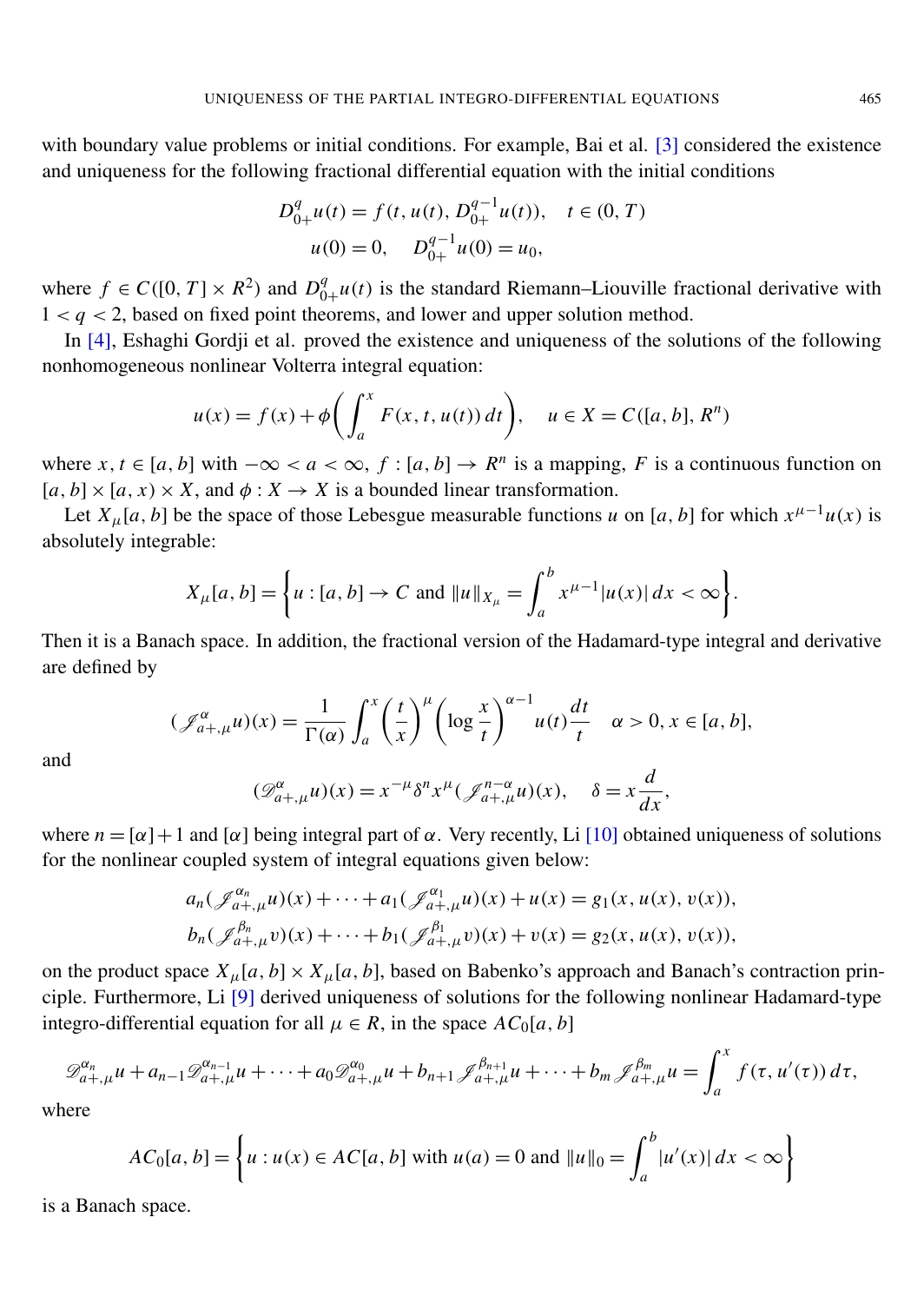#### 466 CHENKUAN LI

In a wide range of mathematical and engineering problems, the existence of a solution to a differential or integral equation is equivalent to the existence of a fixed point for a suitable operator. Fixed points are therefore of paramount importance in studying differential or integral equations arising from the real world. There are new and interesting studies on fixed point theorems for different operators on metric spaces as well as applications dealing with the existence of a solution for systems either of functional equations or of nonlinear matrix equations [\[1;](#page-12-12) [5\]](#page-12-13).

# <span id="page-3-0"></span>2. Main results

We begin to present our first theorem which shows the solution for  $(1)$  with condition  $(2)$  as a convergent series in the space  $S_m([0, t_0] \times \Omega)$  by Babenko's approach.

<span id="page-3-1"></span>**Theorem 1.** Let  $\beta_{ij} \geq 0$  for  $i = 1, 2, ..., n$  and  $j = 1, 2, ..., l$ , and  $\lambda_i(x)$  be continuous on  $\Omega$  for  $i = 1, 2, \ldots, l$ . Then [\(1\)](#page-1-1) with condition [\(2\)](#page-1-0) has a unique solution

$$
(4) \ \ u(t,x) = I_t^m \sum_{j=0}^{\infty} I_t^{jm} \sum_{j_1+j_2+\cdots+j_l=j} {j \choose j_1, j_2, \ldots, j_l} (\lambda_1(x) I_1^{\beta_{11}} \cdots I_n^{\beta_{n1}})^{j_1} \cdots (\lambda_l(x) I_1^{\beta_{1l}} \cdots I_n^{\beta_{nl}})^{j_l} g(t,x)
$$

*in*  $S_m([0, t_0] \times \Omega)$ .

*Proof.* Clearly,

$$
I_t^m \lambda_k(x) I_1^{\beta_{1k}} \cdots I_n^{\beta_{nk}} = \lambda_k(x) I_1^{\beta_{1k}} \cdots I_n^{\beta_{nk}} I_t^m,
$$

and

$$
u(t, x) - \sum_{k=1}^{l} \lambda_k(x) I_t^m I_1^{\beta_{1k}} \cdots I_n^{\beta_{nk}} u(t, x) = I_t^m g(t, x)
$$

by applying the integral operator  $I_t^m$  to both sides of [\(1\)](#page-1-1) and the initial conditions. By Babenko's approach,

$$
u(t, x) = \left(1 - \sum_{k=1}^{l} \lambda_k(x)I_l^m I_1^{\beta_{1k}} \cdots I_n^{\beta_{nk}} u(t, x)\right)^{-1} I_l^m g(t, x)
$$
  
\n
$$
= \sum_{j=0}^{\infty} \left(\sum_{k=1}^{l} \lambda_k(x)I_l^m I_1^{\beta_{1k}} \cdots I_n^{\beta_{nk}}\right)^j I_l^m g(t, x)
$$
  
\n
$$
= \sum_{j=0}^{\infty} \sum_{j_1+j_2+\cdots+j_l=j} \left(\int_{j_1, j_2, \cdots, j_l} \lambda_1(x)I_l^m I_l^{\beta_{11}} \cdots I_n^{\beta_{n1}} I_l^{\beta_{1l}} \cdots (\lambda_l(x)I_l^m I_l^{\beta_{1l}} \cdots I_n^{\beta_{nl}})^{j_l} I_l^m g(t, x)\right)
$$
  
\n
$$
= I_l^m \sum_{j=0}^{\infty} I_l^{jm} \sum_{j_1+j_2+\cdots+j_l=j} \left(\int_{j_1, j_2, \cdots, j_l} \lambda_1(x)I_l^{\beta_{11}} \cdots I_n^{\beta_{n1}} I_l^{\beta_{1l}} \cdots (\lambda_l(x)I_l^{\beta_{ll}} \cdots I_n^{\beta_{nl}})^{j_l} g(t, x)\right).
$$

Obviously,  $u(t, x)$  satisfies the initial conditions due to the integral operator  $I_t^m$  and the uniqueness immediately follows from the fact that the linear homogeneous integral equation

$$
\frac{\partial^m}{\partial t^m}u(t,x)-\sum_{k=1}^l\lambda_k(x)I_1^{\beta_{1k}}\cdots I_n^{\beta_{nk}}u(t,x)=0
$$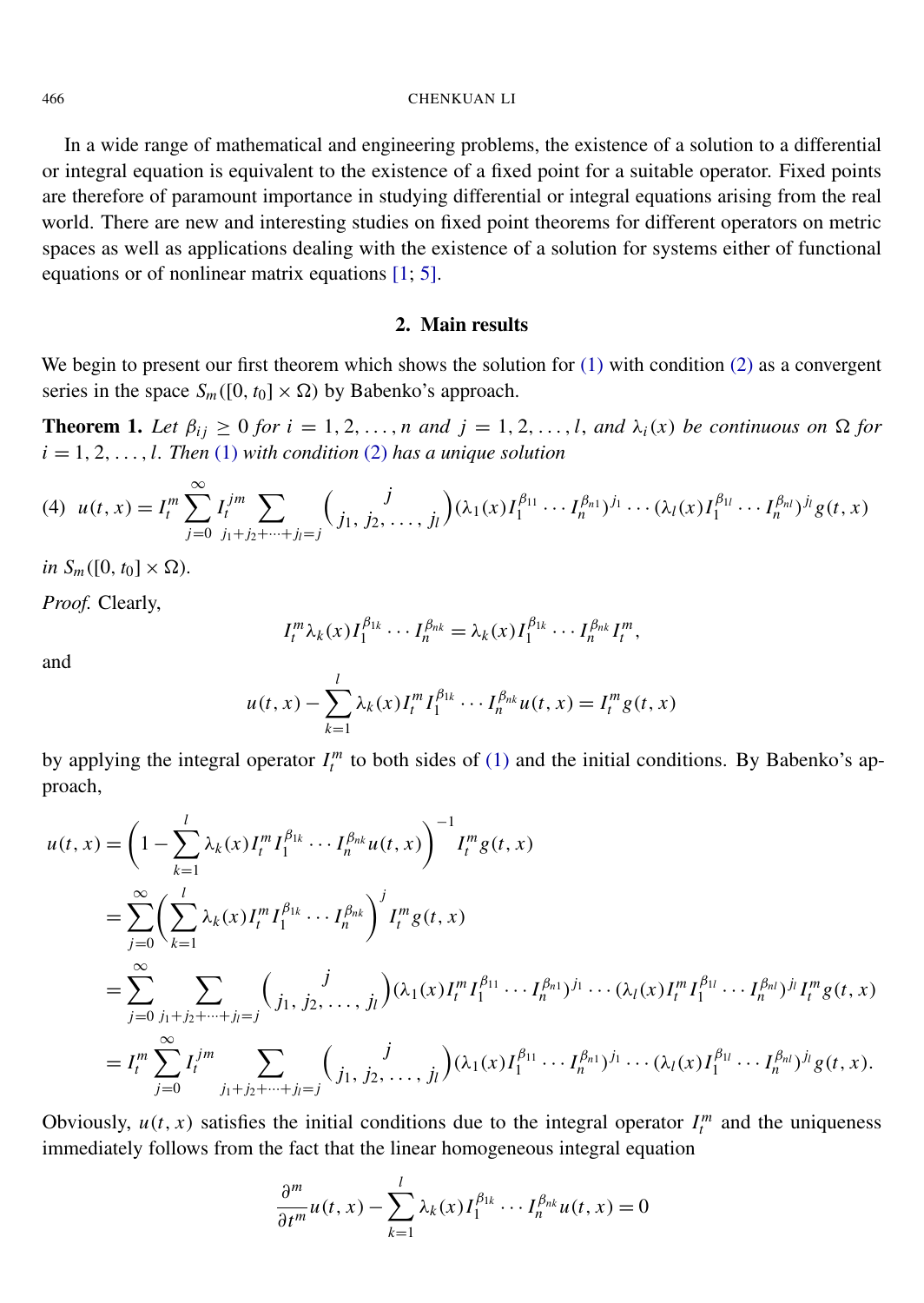with condition [\(2\)](#page-1-0) has only zero solution. It remains to show that  $u(t, x)$  is in the space  $S_m([0, t_0] \times \Omega)$ and is a solution of [\(1\).](#page-1-1)

Since  $\lambda_k(x)$ , for  $k = 1, 2, ..., l$ , is continuous on  $\Omega$ , therefore it is bounded and there exists  $M > 0$ such that

$$
\max_{x \in \Omega} |\lambda_k(x)| \leq M.
$$

Let  $\lambda = \max\{t_0, \omega_1, \dots, \omega_n\} > 0$ . Then the norm of the integral operator  $I_i^{\beta_{ir}}$  $i^{i}$  for  $i = 1, 2, ..., n$  and  $r = 1, 2, \ldots, l$  on the space  $C([0, t_0] \times \Omega)$  is

$$
||I_i^{\beta_{ir}}||_C = \max_{||u||_C \le 1} |I_i^{\beta_{ir}} u|
$$
  
\n
$$
= \max_{||u||_C \le 1} \left| \frac{1}{\Gamma(\beta_{ir})} \int_0^{x_i} (x_i - s)^{\beta_{ir} - 1} u(t, x_1, \dots, x_{i-1}, s, x_{s+1}, \dots, x_n) ds \right|
$$
  
\n
$$
\le \frac{1}{\Gamma(\beta_{ir})} \int_0^{x_i} (x_i - s)^{\beta_{ir} - 1} ds
$$
  
\n
$$
= \frac{x_i^{\beta_{ir}}}{\Gamma(\beta_{ir} + 1)}
$$
  
\n
$$
\le \frac{\lambda^{\beta_{ir}}}{\Gamma(\beta_{ir} + 1)}.
$$

Similarly for  $j = 0, 1, \ldots$ ,

$$
||I_t^{jm+m}||_C \leq \frac{\lambda^{jm+m}}{(jm+m)!}.
$$

Therefore,

$$
\left\|I_l^{mj+m}\sum_{j_1+j_2+\cdots+j_l=j} \binom{j}{j_1,j_2,\ldots,j_l}(\lambda_1(x)I_1^{\beta_{11}}\cdots I_n^{\beta_{n1}})^{j_1}\cdots(\lambda_l(x)I_1^{\beta_{1l}}\cdots I_n^{\beta_{nl}})^{j_l}\right\|_C
$$
  

$$
\leq \frac{\lambda^{jm+m}}{(jm+m)!}M^j\sum_{j_1+\cdots+j_l=j} \binom{j}{j_1,j_2,\ldots,j_l} \|\mathbf{I}_1^{\beta_{11}j_1+\cdots+\beta_{1l}j_l}\|_C\cdots\|\mathbf{I}_n^{\beta_{n1}j_1+\cdots+\beta_{nl}j_l}\|_C.
$$

Using

$$
\sum_{j_1 + \dots + j_l = j} {j \choose j_1, j_2, \dots, j_l} = l^j,
$$
  

$$
||I_1^{\beta_{11} j_1 + \dots + \beta_{1l} j_l}||_C \le \frac{\lambda^{\beta_{11} j_1 + \dots + \beta_{1l} j_l}}{\Gamma(\beta_{11} j_1 + \dots + \beta_{1l} j_l + 1)} \le \frac{5}{4} \lambda^{\beta_{11} j_1 + \dots + \beta_{1l} j_l},
$$
  

$$
||I_n^{\beta_{n1} j_1 + \dots + \beta_{nl} j_l}||_C \le \frac{\lambda^{\beta_{n1} j_1 + \dots + \beta_{nl} j_l}}{\Gamma(\beta_{n1} j_1 + \dots + \beta_{nl} j_l + 1)} \le \frac{5}{4} \lambda^{\beta_{n1} j_1 + \dots + \beta_{nl} j_l}
$$

by noting that for  $y \ge 0$ ,

$$
\Gamma(y+1) \ge \frac{4}{5}
$$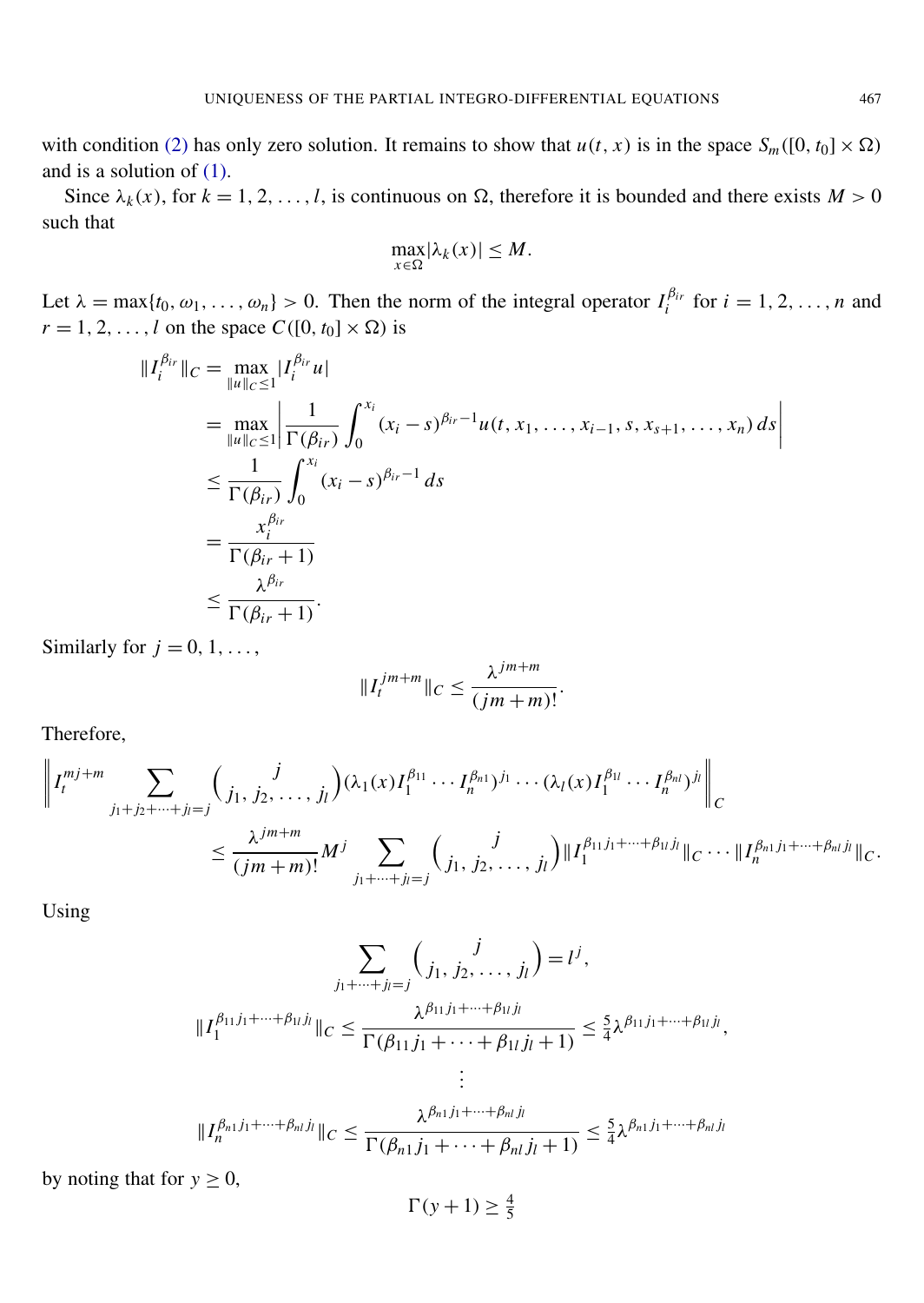in  $[16]$ , we arrive at

$$
\left\|I_l^{mj+m}\sum_{j_1+j_2+\dots+j_l=j} {j \choose j_1, j_2, \dots, j_l} (\lambda_1(x)I_1^{\beta_{11}} \cdots I_n^{\beta_{n1}})^{j_1} \cdots (\lambda_l(x)I_1^{\beta_{1l}} \cdots I_n^{\beta_{nl}})^{j_l}\right\|_C
$$
  
\$\leq \left(\frac{5}{4}\right)^n (S^n)^j l^j M^j \frac{\lambda^{jm+m}}{(jm+m)!},

where

$$
S=\max\{\lambda^{\beta_{ir}}\}>0.
$$

Hence,

$$
||u(t,x)||_C \le \left(\frac{5}{4}\right)^n \lambda^m ||g(t,x)||_C \sum_{j=0}^{\infty} \frac{(\lambda^m S^n I M)^j}{(jm+m)!}
$$
  
=  $\left(\frac{5}{4}\right)^n \lambda^m ||g(t,x)||_C \sum_{j=0}^{\infty} \frac{(\lambda^m S^n I M)^j}{\Gamma(jm+m+1)}$   
=  $\left(\frac{5}{4}\right)^n \lambda^m ||g(t,x)||_C E_{m,m+1}(\lambda^m S^n I M) < \infty,$ 

where

$$
E_{\alpha,\beta}(z) = \sum_{j=0}^{\infty} \frac{z^n}{\Gamma(\alpha j + \beta)}, \quad \alpha, \beta > 0, z \in \mathbb{C},
$$

is the Mittag–Leffler function.

Evidently,

$$
\frac{\partial}{\partial t}u(t,x) = I_{t}^{m-1} \sum_{j=0}^{\infty} I_{j}^{jm} \sum_{j_{1}+j_{2}+\cdots+j_{l}=j} {j \choose j_{1}, j_{2}, \ldots, j_{l}} (\lambda_{1}(x)I_{1}^{\beta_{11}} \cdots I_{n}^{\beta_{n1}})^{j_{1}} \cdots (\lambda_{l}(x)I_{1}^{\beta_{1l}} \cdots I_{n}^{\beta_{nl}})^{j_{l}} g(t,x),
$$
\n
$$
\vdots
$$
\n
$$
\frac{\partial^{m}}{\partial t^{m}}u(t,x) = \sum_{j=0}^{\infty} I_{j_{1}+j_{2}+\cdots+j_{l}=j} {j \choose j_{1}, j_{2}, \ldots, j_{l}} (\lambda_{1}(x)I_{1}^{\beta_{11}} \cdots I_{n}^{\beta_{n1}})^{j_{1}} \cdots (\lambda_{l}(x)I_{1}^{\beta_{1l}} \cdots I_{n}^{\beta_{nl}})^{j_{l}} g(t,x),
$$

and

$$
\left\|\frac{\partial}{\partial t}u(t,x)\right\|_{C} \leq \left(\frac{5}{4}\right)^{n}\lambda^{m-1} \|g(t,x)\|_{C} E_{m,m}(\lambda^{m} S^{n} M) < \infty,
$$
  
\n
$$
\left\|\frac{\partial^{m}}{\partial t^{m}}u(t,x)\right\|_{C} \leq \left(\frac{5}{4}\right)^{n} \|g(t,x)\|_{C} E_{m,1}(\lambda^{m} S^{n} M) < \infty.
$$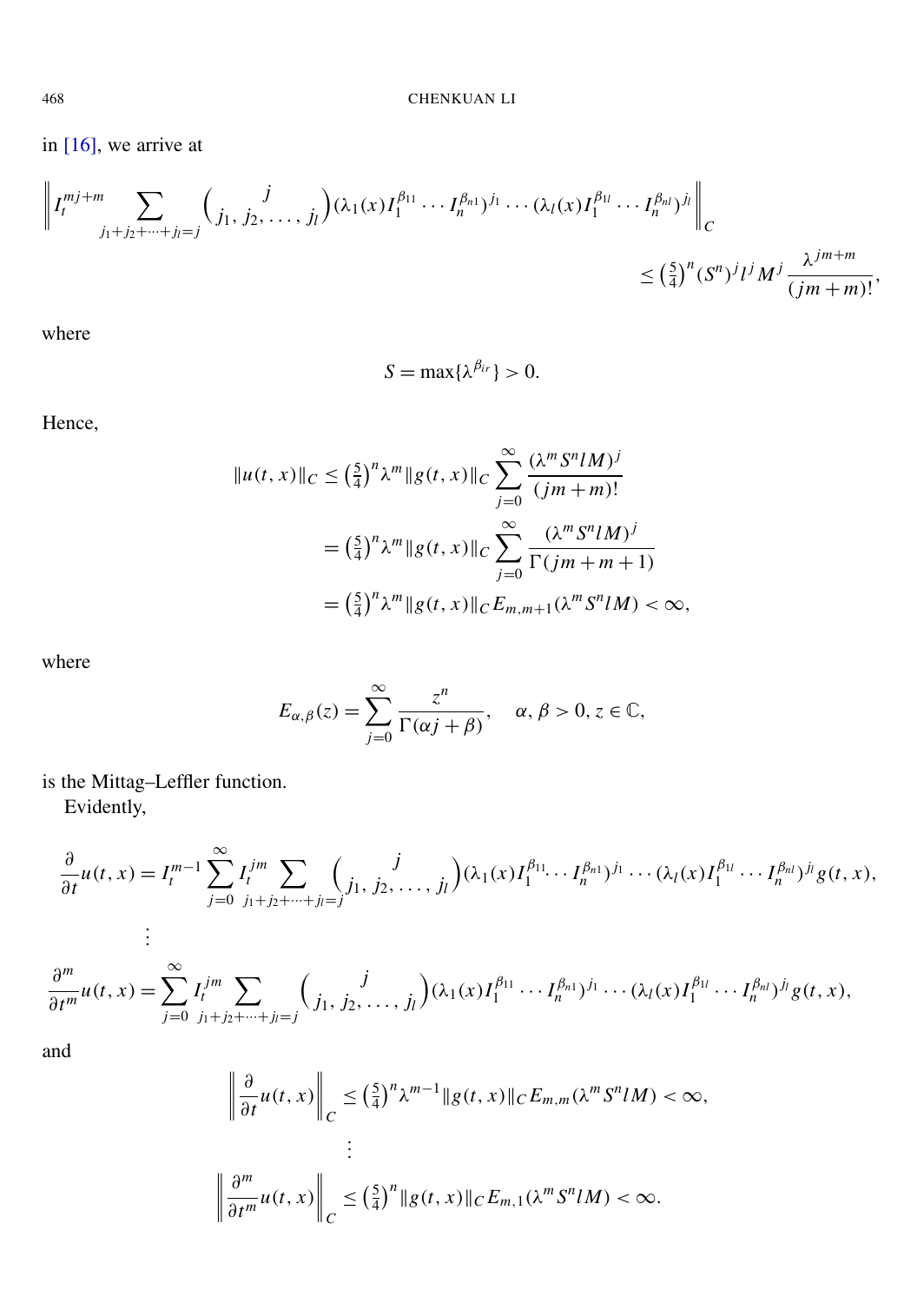Thus,  $u(t, x) \in S_m([0, t_0] \times \Omega)$  and the series in [\(4\)](#page-3-0) is absolutely and uniformly convergent. Finally, we substitute  $u(t, x)$  in [\(4\)](#page-3-0) into the left-hand side of [\(1\),](#page-1-1)

$$
\sum_{j=0}^{\infty} I_{j}^{jm} \sum_{j_{1}+j_{2}+\cdots+j_{l}=j} {j \choose j_{1},j_{2},...,j_{l}} (\lambda_{1}(x)I_{1}^{\beta_{11}}...I_{n}^{\beta_{n1}})^{j_{1}}...(\lambda_{l}(x)I_{1}^{\beta_{1l}}...I_{n}^{\beta_{nl}})^{j_{l}} g(t,x) - \left(\sum_{k=1}^{l} \lambda_{k}(x)I_{1}^{\beta_{1k}}...I_{n}^{\beta_{nk}}\right)
$$
\n
$$
\times \sum_{j=0}^{\infty} I_{j}^{jm+m} \sum_{j_{1}+j_{2}+...+j_{l}=j} {j \choose j_{1},j_{2},...,j_{l}} (\lambda_{1}(x)I_{1}^{\beta_{11}}...I_{n}^{\beta_{n1}})^{j_{1}}...(\lambda_{l}(x)I_{1}^{\beta_{1l}}...I_{n}^{\beta_{nl}})^{j_{l}} g(t,x)
$$
\n
$$
=g(t,x)+\sum_{j=1}^{\infty} I_{j_{1}+j_{2}+...+j_{l}=j} {j \choose j_{1},j_{2},...,j_{l}} (\lambda_{1}(x)I_{1}^{\beta_{11}}...I_{n}^{\beta_{n1}})^{j_{1}}...(\lambda_{l}(x)I_{1}^{\beta_{1l}}...I_{n}^{\beta_{nl}})^{j_{l}} g(t,x)
$$
\n
$$
-\left(\sum_{k=1}^{l} \lambda_{k}(x)I_{1}^{\beta_{1k}}...I_{n}^{\beta_{nk}}\right)
$$
\n
$$
\times \left(I_{i}^{m} g(t,x)+\sum_{j=1}^{\infty} I_{j_{1}+...+j_{l}=j}^{mj+m} \sum_{j_{1}+...+j_{l}=j} {j \choose j_{1},j_{2},...,j_{l}} (\lambda_{1}(x)I_{1}^{\beta_{11}}...I_{n}^{\beta_{n1}})^{j_{1}}...(\lambda_{l}(x)I_{1}^{\beta_{1l}}...I_{n}^{\beta_{nl}})^{j_{l}} g(t,x)\right).
$$

Clearly,

$$
\sum_{j=1}^{\infty} I_{i}^{jm} \sum_{j_{1}+j_{2}+\cdots+j_{l}=j} {j \choose j_{1}, j_{2}, \ldots, j_{l}} (\lambda_{1}(x)I_{1}^{\beta_{11}} \cdots I_{n}^{\beta_{n1}})^{j_{1}} \cdots (\lambda_{l}(x)I_{1}^{\beta_{1l}} \cdots I_{n}^{\beta_{nl}})^{j_{l}} g(t, x)
$$
\n
$$
= \left( \sum_{k=1}^{l} \lambda_{k}(x)I_{1}^{\beta_{1k}} \cdots I_{n}^{\beta_{nk}} \right) I_{i}^{m} g(t, x)
$$
\n
$$
+ \sum_{j=2}^{\infty} I_{j_{1}+j_{2}+\cdots+j_{l}=j}^{mj} {j \choose j_{1}, j_{2}, \ldots, j_{l}} (\lambda_{1}(x)I_{1}^{\beta_{11}} \cdots I_{n}^{\beta_{n1}})^{j_{1}} \cdots (\lambda_{l}(x)I_{1}^{\beta_{1l}} \cdots I_{n}^{\beta_{nl}})^{j_{l}} g(t, x).
$$

Therefore,

$$
\sum_{j=1}^{\infty} I_{j}^{jm} \sum_{j_{1}+j_{2}+\cdots+j_{l}=j} {j \choose j_{1},j_{2},...,j_{l}} (\lambda_{1}(x)I_{1}^{\beta_{11}} \cdots I_{n}^{\beta_{n1}})^{j_{1}} \cdots (\lambda_{l}(x)I_{1}^{\beta_{1l}} \cdots I_{n}^{\beta_{nl}})^{j_{l}} g(t,x) - \left( \sum_{k=1}^{l} \lambda_{k}(x)I_{1}^{\beta_{1k}} \cdots I_{n}^{\beta_{nk}} \right) \times \left( I_{i}^{m} g(t,x) + \sum_{j=1}^{\infty} I_{i}^{mj+m} \sum_{j_{1}+ \cdots+j_{l}=j} {j \choose j_{1},j_{2},...,j_{l}} (\lambda_{1}(x)I_{1}^{\beta_{11}} \cdots I_{n}^{\beta_{n1}})^{j_{1}} \cdots (\lambda_{l}(x)I_{1}^{\beta_{1l}} \cdots I_{n}^{\beta_{nl}})^{j_{l}} g(t,x) \right)
$$
  
\n
$$
= \sum_{j=2}^{\infty} I_{j}^{mj} \sum_{j_{1}+j_{2}+ \cdots+j_{l}=j} {j \choose j_{1},j_{2},...,j_{l}} (\lambda_{1}(x)I_{1}^{\beta_{11}} \cdots I_{n}^{\beta_{n1}})^{j_{1}} \cdots (\lambda_{l}(x)I_{1}^{\beta_{1l}} \cdots I_{n}^{\beta_{nl}})^{j_{l}} g(t,x) - \left( \sum_{k=1}^{l} \lambda_{k}(x)I_{1}^{\beta_{1k}} \cdots I_{n}^{\beta_{nk}} \right)
$$
  
\n
$$
\times \left( \sum_{j=1}^{\infty} I_{i}^{mj+m} \sum_{j_{1}+ \cdots+j_{l}=j} {j \choose j_{1},j_{2},...,j_{l}} (\lambda_{1}(x)I_{1}^{\beta_{11}} \cdots I_{n}^{\beta_{n1}})^{j_{1}} \cdots (\lambda_{l}(x)I_{1}^{\beta_{1l}} \cdots I_{n}^{\beta_{nl}})^{j_{l}} g(t,x) \right)
$$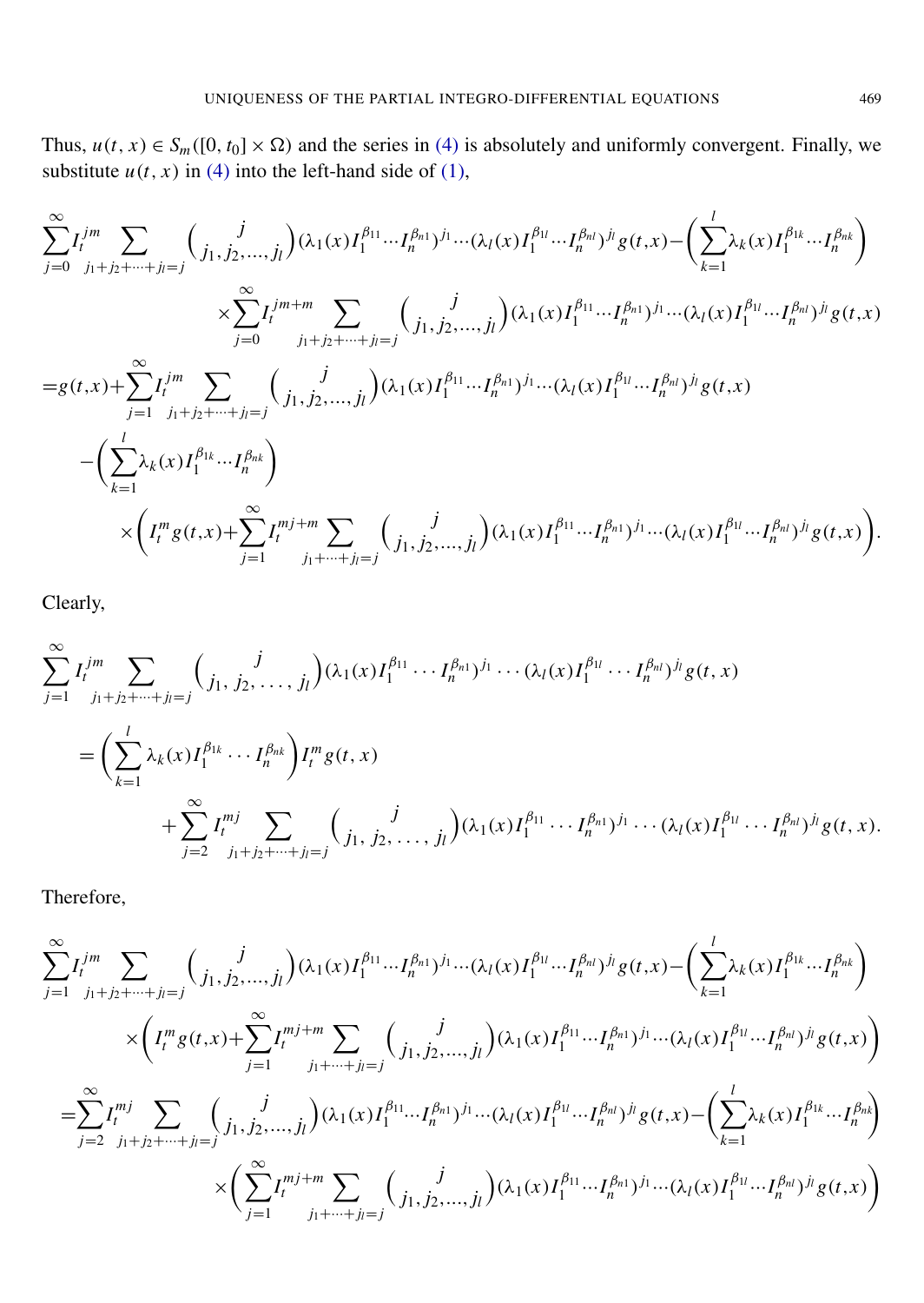470 CHENKUAN LI

$$
=\sum_{j=3}^{\infty} I_{j1}^{mj} \sum_{j_1+\cdots+j_l=j} {j \choose j_1,j_2,\ldots,j_l} (\lambda_1(x)I_1^{\beta_{11}} \cdots I_n^{\beta_{n1}})^{j_1} \cdots (\lambda_l(x)I_1^{\beta_{1l}} \cdots I_n^{\beta_{nl}})^{j_l} g(t,x) - \left(2 \sum_{k=1}^l \lambda_k(x)I_1^{\beta_{1k}} \cdots I_n^{\beta_{nk}}\right) \times \left(\sum_{j=2}^{\infty} I_j^{mj+m} \sum_{j_1+\cdots+j_l=j} {j \choose j_1,j_2,\ldots,j_l} (\lambda_1(x)I_1^{\beta_{11}} \cdots I_n^{\beta_{n1}})^{j_1} \cdots (\lambda_l(x)I_1^{\beta_{1l}} \cdots I_n^{\beta_{nl}})^{j_l} g(t,x)\right)
$$

by noting that

$$
I_{i}^{2m} \sum_{j_{1}+\cdots+j_{l}=2} {2 \choose j_{1},j_{2},...,j_{l}} (\lambda_{1}(x)I_{1}^{\beta_{11}}...I_{n}^{\beta_{n1}})^{j_{1}}...(\lambda_{l}(x)I_{1}^{\beta_{1l}}...I_{n}^{\beta_{nl}})^{j_{l}} g(t,x)
$$
  
=
$$
\left(\sum_{k=1}^{l} \lambda_{k}(x)I_{1}^{\beta_{1k}}...I_{n}^{\beta_{nk}}\right) \left(I_{i}^{2m} \sum_{j_{1}+\cdots+j_{l}=1} {1 \choose j_{1},j_{2},...,j_{l}} (\lambda_{1}(x)I_{1}^{\beta_{11}}...I_{n}^{\beta_{n1}})^{j_{1}}...(\lambda_{l}(x)I_{1}^{\beta_{1l}}...I_{n}^{\beta_{nl}})^{j_{l}}\right)g(t,x).
$$

Repeating this pattern, we show that  $u(t, x)$  is a solution of [\(1\).](#page-1-1) This completes the proof of [Theorem 1.](#page-3-1)  $\Box$ 

The following is an example for demonstrating the use of [Theorem 1.](#page-3-1)

<span id="page-7-0"></span>Example 2. The partial integro-differential equation

$$
\frac{\partial^2}{\partial t^2}t(t, x_1, x_2) - x_1 I_1^{0.5}t(t, x_1, x_2) - x_2^{1.5}I_2^{1.5}t(t, x_1, x_2) = \frac{tx_1^2 x_2^2}{4}
$$

with the initial conditions

$$
u(0, x_1, x_2) = \frac{\partial}{\partial t} u(0, x_1, x_2) = 0,
$$

has a unique solution in the space  $S_2([0, t_0] \times \Omega)$ 

$$
u(t, x_1, x_2) = t^3 \sum_{j=0}^{\infty} \frac{t^{2j}}{(2j+3)!} \sum_{j_1+j_2=j} {j \choose j_1, j_2} A_{j_1} B_{j_2} \frac{x_1^{1.5j_1+2}}{\Gamma(1.5j_1+3)} \frac{x_2^{3j_2+2}}{(3j_2+2)!},
$$

where

$$
A_{j_1} = \begin{cases} 3.5 \cdot 5 \cdots (1.5j_1 + 2) & \text{if } j_1 \ge 1, \\ 1 & \text{if } j_1 = 0, \end{cases}
$$

and

$$
B_{j_2} = \begin{cases} 5! \cdots (3j_2 + 2)! / (\Gamma(4.5) \cdots \Gamma(3j_2 + 1.5)) & \text{if } j_2 \ge 1, \\ 1 & \text{if } j_2 = 0. \end{cases}
$$

*Proof.* Indeed by [Theorem 1,](#page-3-1)

$$
u(t, x_1, x_2) = \sum_{j=0}^{\infty} I_j^{2j+2} \sum_{j_1+j_2=j} {j \choose j_1, j_2} (x_1 I_1^{0.5})^{j_1} (x_2^{1.5} I_2^{1.5})^{j_2} \frac{1}{4} t x_1^2 x_2^2
$$
  
= 
$$
\sum_{j=0}^{\infty} I_j^{2j+2} t \sum_{j_1+j_2=j} {j \choose j_1, j_2} (x_1 I_1^{0.5})^{j_1} \frac{x_1^2}{2} (x_2^{1.5} I_2^{1.5})^{j_2} \frac{x_2^2}{2}.
$$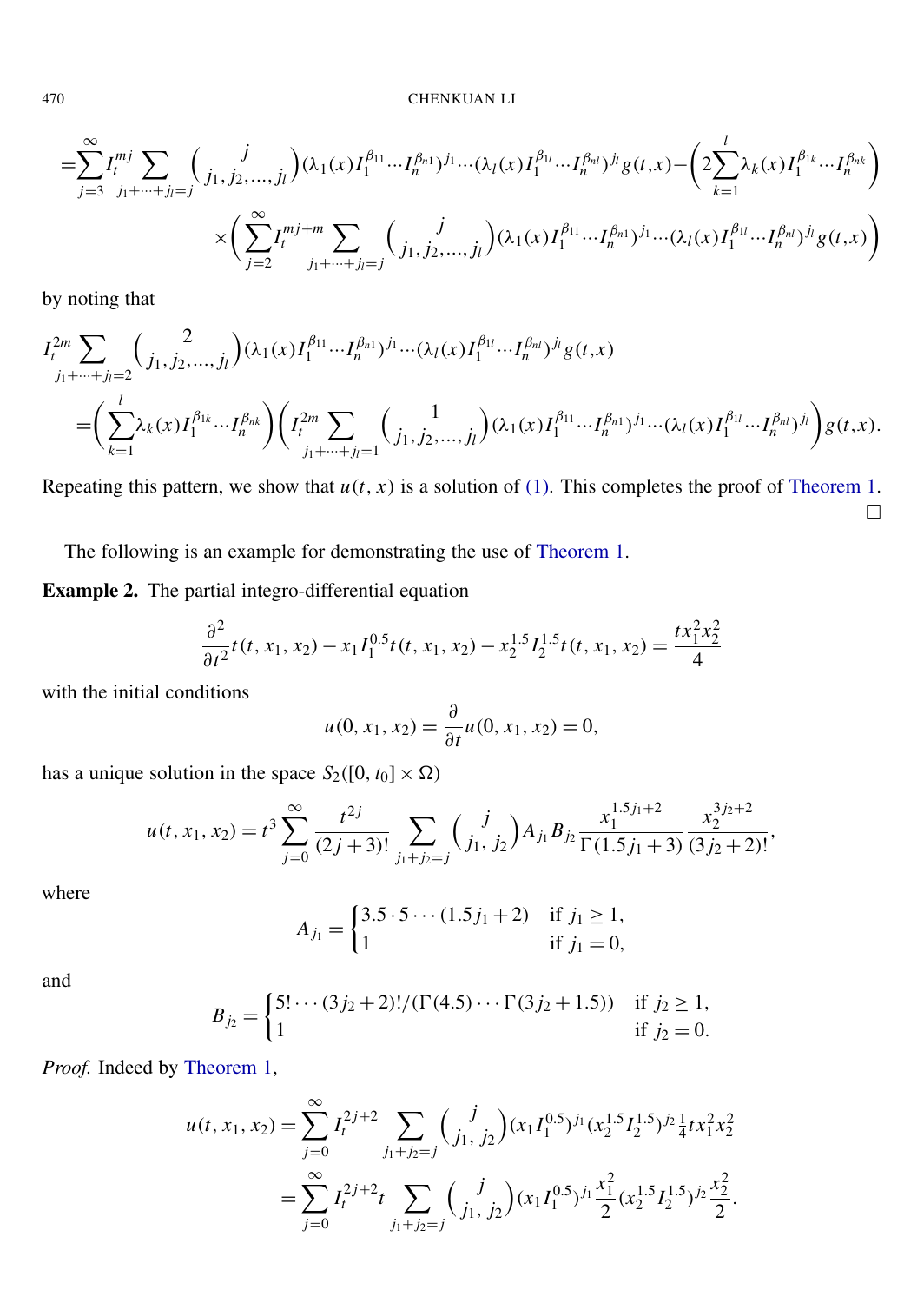Let  $\alpha$  and  $\beta$  be arbitrary complex numbers. Then it follows from [\[7\]](#page-12-15) that

$$
\Phi_\alpha * \Phi_\beta = \Phi_{\alpha+\beta}
$$

where

$$
\Phi_{\alpha} = \frac{x_+^{\alpha-1}}{\Gamma(\alpha)}.
$$

So,

$$
I_t^{2j+2}t = \Phi_{2j+2}(t) * \frac{t_+^{2-1}}{\Gamma(2)} = \Phi_{2j+2}(t) * \Phi_2(t) = \Phi_{2j+4}(t) = \frac{t_+^{2j+3}}{(2j+3)!} = \frac{t^{2j+3}}{(2j+3)!}
$$

since  $t \geq 0$ .

Let us work on the term  $(x_1 I_1^{0.5})^{j_1} x_1^2/2$ . Clearly,

$$
x_1 I_1^{0.5} \frac{x_1^2}{2} = x_1(\Phi_{0.5}(x_1) * \Phi_3(x_1)) = x_1 \Phi_{3.5}(x_1) = \frac{x_1^{3.5}}{\Gamma(3.5)},
$$
  
\n
$$
x_1 I_1^{0.5} \frac{x_1^{3.5}}{\Gamma(3.5)} = \frac{\Gamma(4.5)}{\Gamma(3.5)} x_1(\Phi_{0.5} * \Phi_{4.5}) = \frac{\Gamma(4.5)}{\Gamma(3.5)} \frac{x_1^5}{\Gamma(5)},
$$
  
\n
$$
\vdots
$$
  
\n
$$
(x_1 I_1^{0.5})^{j_1} \frac{x_1^2}{2} = \frac{\Gamma(4.5)\Gamma(6) \cdots \Gamma(1.5j_1 + 3)}{\Gamma(3.5)\Gamma(5) \cdots \Gamma(1.5j_1 + 2)} \frac{x_1^{1.5j_1 + 2}}{\Gamma(1.5j_1 + 3)}
$$
  
\n= 3.5 \cdot 5 \cdots (1.5j\_1 + 2) \frac{x\_1^{1.5j\_1 + 2}}{\Gamma(1.5j\_1 + 3)} = A\_{j\_1} \frac{x\_1^{1.5j\_1 + 2}}{\Gamma(1.5j\_1 + 3)}.

Similarly,

$$
(x_2^{1.5}I_2^{1.5})^{j_2}\frac{x_2^2}{2} = \frac{\Gamma(6)\cdots\Gamma(3j_2+3)}{\Gamma(4.5)\cdots\Gamma(3j_2+1.5)}\frac{x_2^{3j_2+2}}{\Gamma(3j_2+3)}
$$
  
= 
$$
\frac{5!\cdots(3j_2+2)!}{\Gamma(4.5)\cdots\Gamma(3j_2+1.5)}\frac{x_2^{3j_2+2}}{(3j_2+2)!}
$$
  
= 
$$
B_{j_2}\frac{x_2^{3j_2+2}}{(3j_2+2)!}.
$$

This completes the proof of [Example 2.](#page-7-0)  $\Box$ 

Remark 3. (i) Following the proof of [Theorem 1,](#page-3-1) we can easily solve the following partial integrodifferential equation with condition [\(2\)](#page-1-0)

$$
\frac{\partial^m}{\partial t^m}u(t,x)-\sum_{k=1}^l I_t^{\alpha_k}\lambda_k(x)I_1^{\beta_{1k}}\cdots I_n^{\beta_{nk}}u(t,x)=g(t,x)\in C([0,t_0]\times\Omega),
$$

where  $\alpha_k \geq 0$ .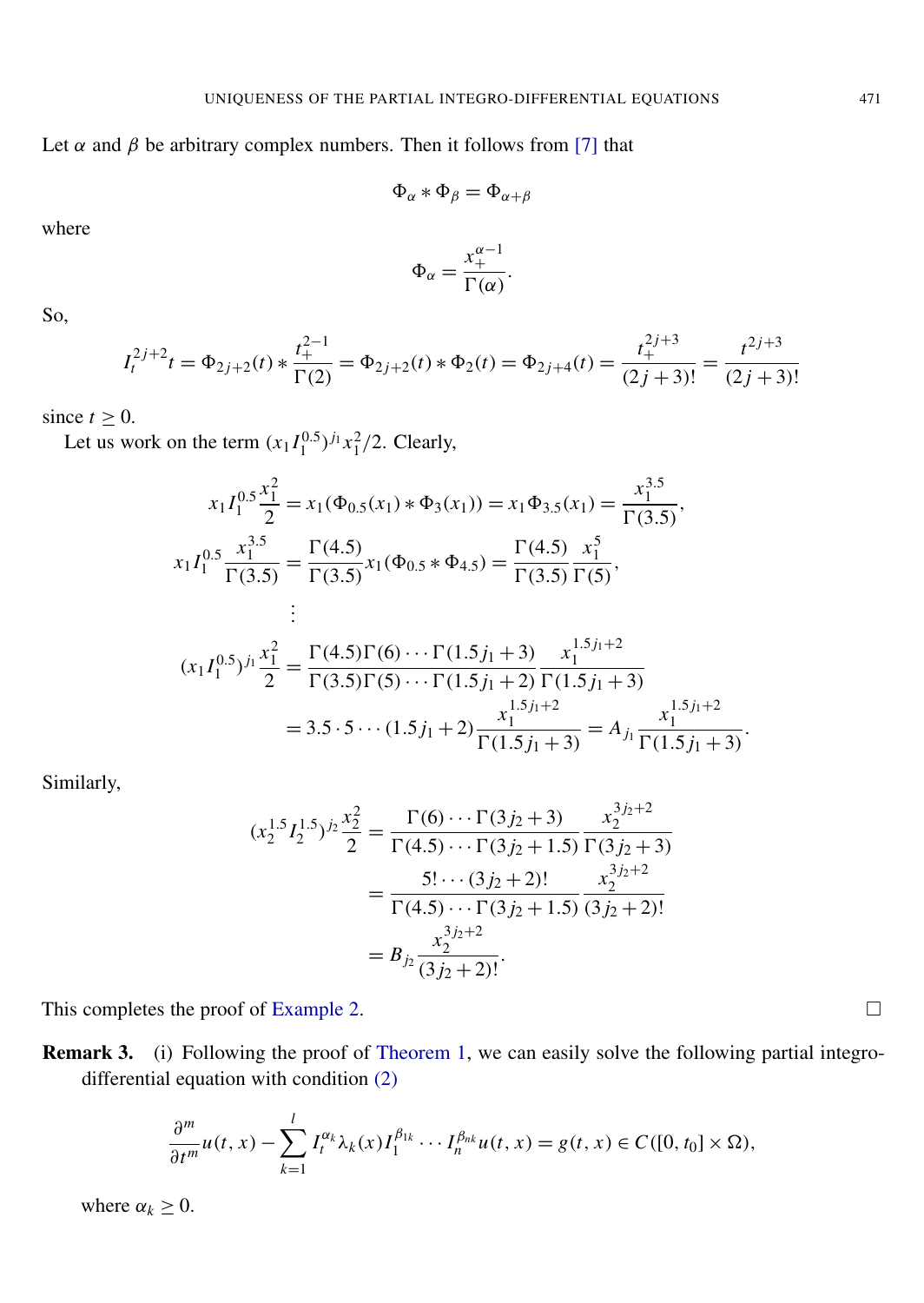(ii) Similarly, we can work on the partial integral equation without any initial conditions

$$
u(t, x) - \sum_{k=1}^{l} \lambda_k(x) I_1^{\beta_{1k}} \cdots I_n^{\beta_{nk}} u(t, x) = g(t, x) \in L([0, t_0] \times \Omega)
$$

in the space  $L([0, t_0] \times \Omega)$  using the same method.

We are ready to present the following theorem on the uniqueness of solutions for [\(3\)](#page-1-2) by Banach's contraction principle.

<span id="page-9-0"></span>**Theorem 4.** Assume  $f(t, x, y_0, \ldots, y_{m-1})$  is continuous on  $[0, t_0] \times \Omega \times R^m$  and there exist nonnegative *constants*  $C_0$ ,  $C_1$ , ...,  $C_{m-1}$  *such that* 

$$
|f(t, x, y_0, \ldots, y_{m-1}) - f(t, x, z_0, \ldots, z_{m-1})| \leq C_0|y_0 - z_0| + \cdots + C_{m-1}|y_{m-1} - z_{m-1}|.
$$

*Furthermore*, *suppose*

$$
q = m \max\{C_0, \ldots, C_{m-1}\}\left(\frac{5}{4}\right)^n \max\{\lambda^m E_{m,m+1}(\lambda^m S^n l M), \ldots, E_{m,1}(\lambda^m S^n l M)\} < 1.
$$

*Then* [\(3\)](#page-1-2) *with condition* [\(2\)](#page-1-0) *has a unique solution in*  $S_m([0, t_0] \times \Omega)$ *.* 

*Proof.* If  $u(t, x) \in S_m([0, t_0] \times \Omega)$ , then  $f(t, x, u(t, x), \ldots, \frac{\partial^{m-1}}{\partial t^{m-1}})$  $\frac{\partial^{m-1}}{\partial t^{m-1}} u(t, x)$  is continuous on  $[0, t_0] \times \Omega$ . Construct a mapping on the space  $S_m([0, t_0] \times \Omega)$  by

$$
T(u) = I_l^m \sum_{j=0}^{\infty} I_l^{jm} \sum_{j_1+j_2+\cdots+j_l=j} {j \choose j_1, j_2, \ldots, j_l} (\lambda_1(x) I_1^{\beta_{11}} \cdots I_n^{\beta_{n1}})^{j_1} \cdots (\lambda_l(x) I_1^{\beta_{1l}} \cdots I_n^{\beta_{nl}})^{j_l} \times f\left(t, x, u(t, x), \ldots, \frac{\partial^{m-1}}{\partial t^{m-1}} u(t, x)\right).
$$

We first show that *T* is a mapping from  $S_m([0, t_0] \times \Omega)$  to itself. Indeed from the proof of [Theorem 1,](#page-3-1)

$$
||T(u)||_{C} \leq \left(\frac{5}{4}\right)^{n} \lambda^{m} E_{m,m+1}(\lambda^{m} S^{n} U M) \left|| f(t, x, u(t, x), \dots, \frac{\partial^{m-1}}{\partial t^{m-1}} u(t, x)) \right||_{C} < \infty,
$$
  

$$
\left|| \frac{\partial}{\partial t} T(u) \right||_{C} \leq \left(\frac{5}{4}\right)^{n} \lambda^{m-1} E_{m,m}(\lambda^{m} S^{n} U M) || f ||_{C} < \infty,
$$
  

$$
\vdots
$$
  

$$
\left|| \frac{\partial^{m}}{\partial t^{m}} T(u) \right||_{C} \leq \left(\frac{5}{4}\right)^{n} E_{m,1}(\lambda^{m} S^{n} U M) || f ||_{C} < \infty.
$$

Thus,

$$
||T(u)||_{m} = \max \left\{ ||T(u)||_{C}, \left\|\frac{\partial}{\partial t}T(u)\right\|_{C}, \ldots, \left\|\frac{\partial^{m}}{\partial t^{m}}T(u)\right\|_{C} \right\} < \infty.
$$

It remains to prove *T* is contractive by Banach's contraction principle. Then for  $u, v \in S_m([0, t_0] \times \Omega)$ ,

$$
||T(u)-T(v)||_m = \max\bigg\{||T(u)-T(v)||_C, \left\|\frac{\partial}{\partial t}(T(u)-T(v))\right\|_C, \ldots, \left\|\frac{\partial^m}{\partial t^m}(T(u)-T(v))\right\|_C\bigg\}.
$$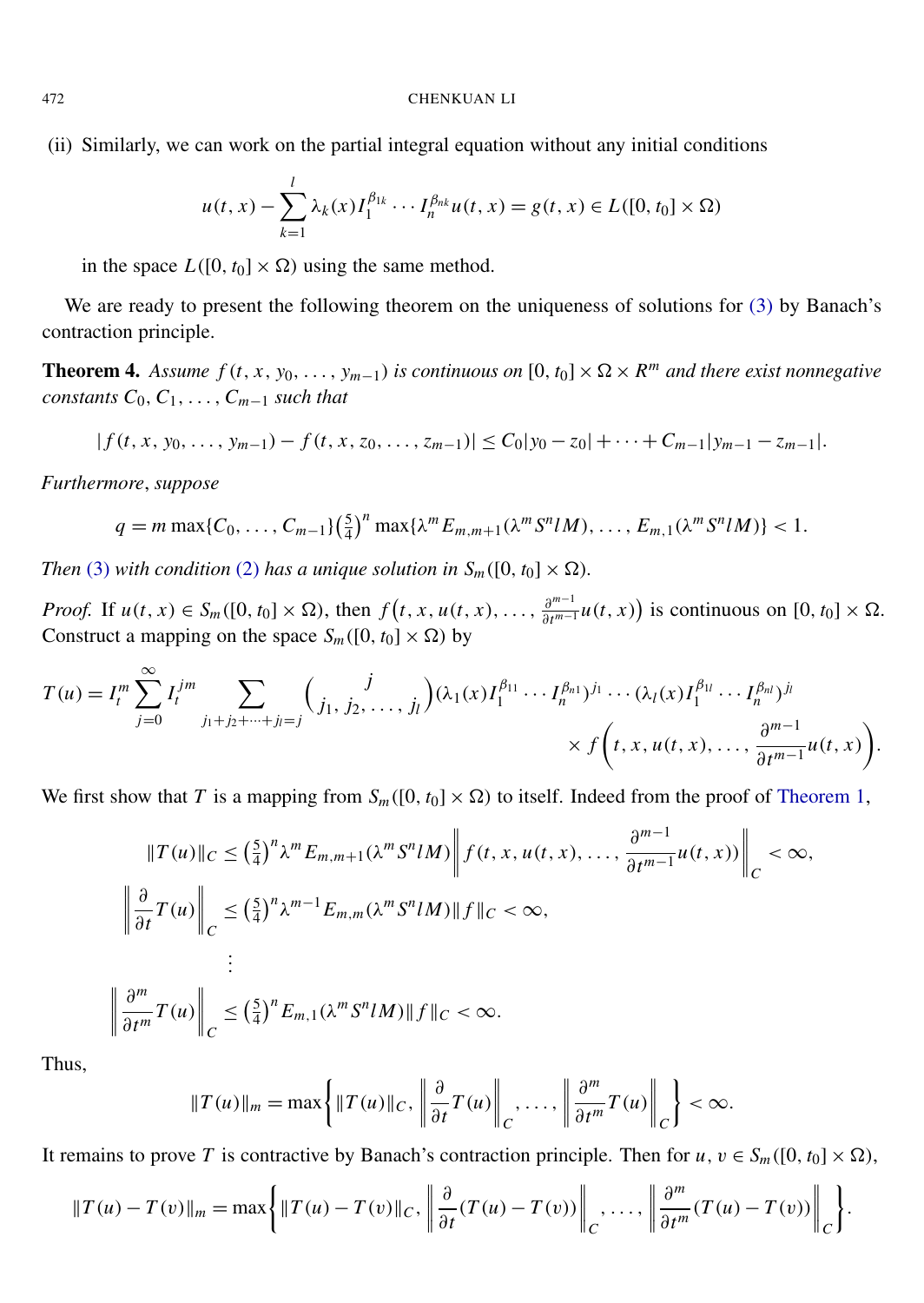Clearly,

$$
\|T(u) - T(v)\|_{C}
$$
  
\n
$$
\leq (\frac{5}{4})^n \lambda^m E_{m,m+1}(\lambda^m S^n M)
$$
  
\n
$$
\times \left\| f(t, x, u(t, x), \dots, \frac{\partial^{m-1}}{\partial t^{m-1}} u(t, x)) - f(t, x, v(t, x), \dots, \frac{\partial^{m-1}}{\partial t^{m-1}} v(t, x)) \right\|_{C}
$$

$$
= \left(\frac{5}{4}\right)^n \lambda^m E_{m,m+1}(\lambda^m S^n I M)
$$
  
 
$$
\times \max_{t \in [0,t_0], x \in \Omega} \left| f(t, x, u(t, x), \dots, \frac{\partial^{m-1}}{\partial t^{m-1}} u(t, x)) - f(t, x, v(t, x), \dots, \frac{\partial^{m-1}}{\partial t^{m-1}} v(t, x)) \right|
$$

$$
\leq (\frac{5}{4})^n \lambda^m E_{m,m+1}(\lambda^m S^n M)
$$
  
\$\times \max\_{t \in [0,t\_0], x \in \Omega} \Big\{ C\_0 |u(t,x) - v(t,x)| + \cdots + C\_{m-1} \Big| \frac{\partial^{m-1}}{\partial t^{m-1}} (u(t,x) - v(t,x)) \Big| \Big\}  
\$\leq (\frac{5}{4})^n \lambda^m \leq m \max\{C\_0, \ldots, C\_{m-1}\} (\frac{5}{4})^n \lambda^m E\_{m,m+1}(\lambda^m S^n M) ||u - v||\_m.

Similarly,

$$
\left\|\frac{\partial}{\partial t}(T(u)-T(v))\right\|_{C} \leq m \max\{C_0,\ldots,C_{m-1}\}\left(\frac{5}{4}\right)^n \lambda^{m-1} E_{m,m}(\lambda^m S^n I M)\|u-v\|_m,
$$
  
\n
$$
\left\|\frac{\partial^m}{\partial t^m}(T(u)-T(v))\right\|_{C} \leq m \max\{C_0,\ldots,C_{m-1}\}\left(\frac{5}{4}\right)^n E_{m,1}(\lambda^m S^n I M)\|u-v\|_m.
$$

Hence,

$$
||T(u) - T(v)||_m \le q ||u - v||_m,
$$

which implies that [\(3\)](#page-1-2) has a unique solution in the space  $S_m([0, t_0] \times \Omega)$ . This completes the proof of Theorem 4. [Theorem 4.](#page-9-0)  $\Box$ 

<span id="page-10-0"></span>**Example 5.** Let  $(t, x_1, x_2) \in [0, \frac{1}{2}]$  $\frac{1}{2}$   $\times$  [0,  $\frac{1}{3}$  $\frac{1}{3}$  × [0, 1]. Then the partial integro-differential equation

$$
\frac{\partial^2}{\partial t^2} u(t, x_1, x_2) - \frac{1}{2} \sin(x_1 x_2) I_1^{0.75} I_2^{1.33} u(t, x_1, x_2) - \frac{1}{x_1^2 + x_2^2 + 3} I_1^{0.5} I_2^{2.133} u(t, x_1, x_2)
$$
  
=  $\cos(t(x_1 + x_2)) + \frac{1}{7} \sin u(t, x_1, x_2) + \frac{1}{5} \frac{\frac{\partial}{\partial t} u(t, x_1, x_2)}{1 + (\frac{\partial}{\partial t} u(t, x_1, x_2))^2}$ 

with the initial conditions

$$
u(0, x_1, x_2) = \frac{\partial}{\partial t} u(0, x_1, x_2) = 0,
$$

has a unique solution in the space  $S_m([0, t_0] \times \Omega)$ .

*Proof.* Let

$$
\lambda = \max\left\{\frac{1}{2}, \frac{1}{3}, 1\right\} = 1.
$$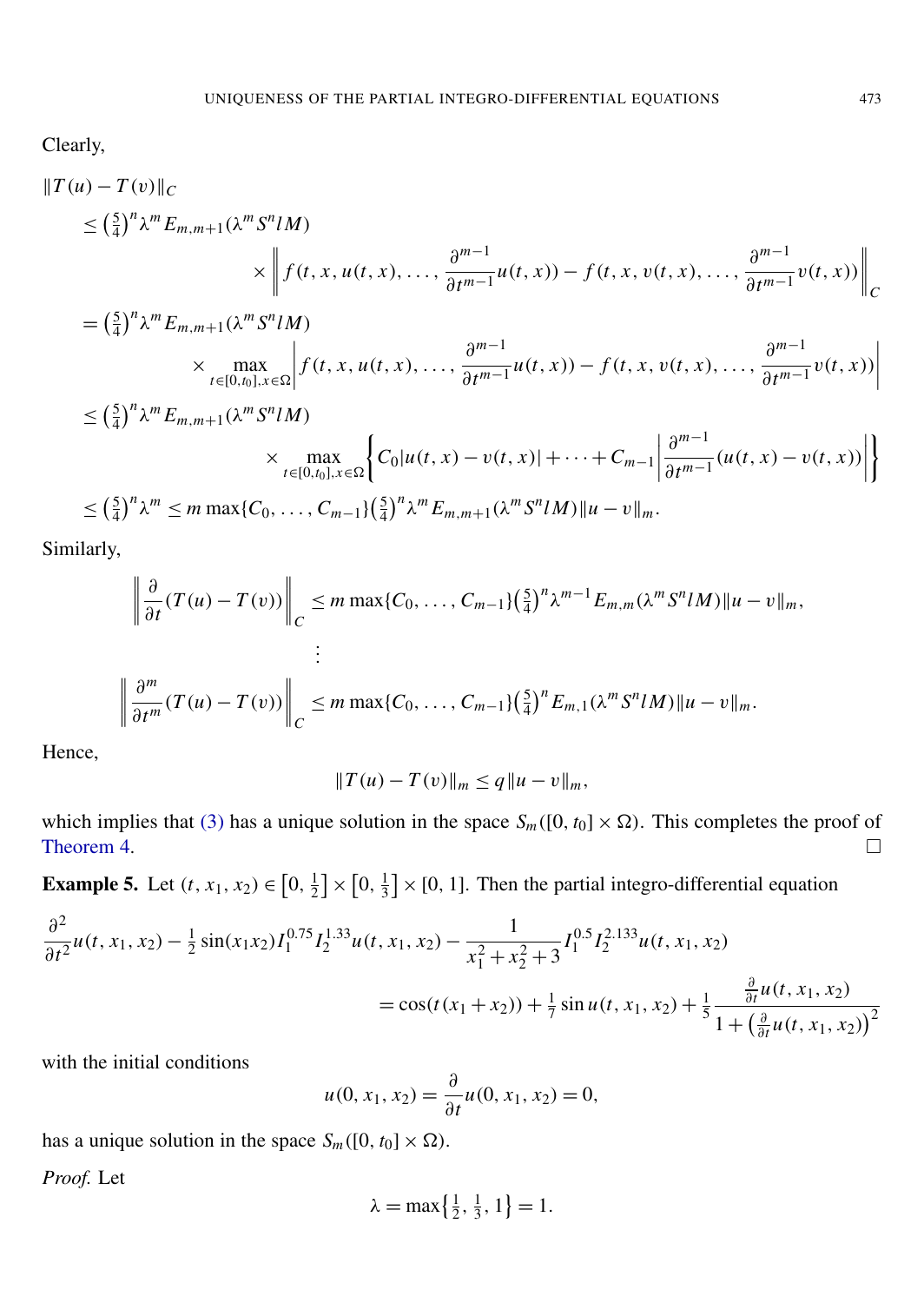Hence,

$$
S=\max\{\lambda^{\beta_{ir}}\}=1
$$

for  $i = 1, 2$  and  $r = 1, 2$ . Obviously,

$$
\left|\frac{1}{2}\sin(x_1x_2)\right| \le \frac{1}{2}, \quad \left|\frac{1}{x_1^2 + x_2^2 + 3}\right| \le \frac{1}{3}
$$

and  $M = \frac{1}{2}$  $\frac{1}{2}$ . The function

$$
f(t, x, y_0, y_1) = \cos(t(x_1 + x_2)) + \frac{1}{7}\sin y_0 + \frac{1}{5}\frac{y_1}{1 + y_1^2}
$$

is continuous and satisfies the condition

$$
|f(t, x, y_0, y_1) - f(t, x, z_0, z_1)| \leq \frac{1}{7}|y_0 - z_0| + \frac{1}{5}|y_1 - z_1|.
$$

Thus,

$$
\max\{C_0, C_1\} = \frac{1}{5}
$$

and

$$
\max\{\lambda^{2}E_{2,3}(\lambda^{2}S^{2}lM), \lambda E_{2,2}(\lambda^{2}S^{2}lM), E_{2,1}(\lambda^{2}S^{2}lM)\}
$$
\n
$$
= \sum_{j=0}^{\infty} \frac{1}{\Gamma(2j+1)}
$$
\n
$$
= \sum_{j=0}^{\infty} \frac{1}{(2j)!}
$$
\n
$$
= 1 + \frac{1}{2!} + \frac{1}{4!} + \frac{1}{6!} + \frac{1}{8!} + \cdots
$$
\n
$$
\leq (\frac{1}{4})^{0} + [(\frac{1}{4})^{1} + (\frac{1}{4})^{1}] + (\frac{1}{4})^{2} + (\frac{1}{4})^{3} + (\frac{1}{4})^{4} + \cdots
$$
\n
$$
= (\frac{1}{4})^{1} + \frac{1}{1-1/4}
$$
\n
$$
= \frac{19}{12}.
$$

Therefore,

$$
q = m \max\{C_0, \dots, C_{m-1}\}\left(\frac{5}{4}\right)^n \max\{\lambda^m E_{m,m+1}(\lambda^m S^n l M), \dots, E_{m,1}(\lambda^m S^n l M)\} \le 2 \cdot \frac{1}{5} \left(\frac{5}{4}\right)^2 \frac{19}{12} = \frac{950}{960} < 1.
$$
\nBy Theorem 4, it has a unique nonzero solution as zero is clearly not a solution. This completes the

proof of [Example 5.](#page-10-0)

# 3. Conclusion

Applying Babenko's approach and Banach's contraction principle, we have given sufficient conditions for uniqueness of solutions for several partial integro-differential equations with the initial conditions and variable coefficients in Banach space  $S_m([0, t_0] \times \Omega)$ . Both methods used and results derived are new. Furthermore, these approaches can be widely applied to solving many kinds of fractional differential and